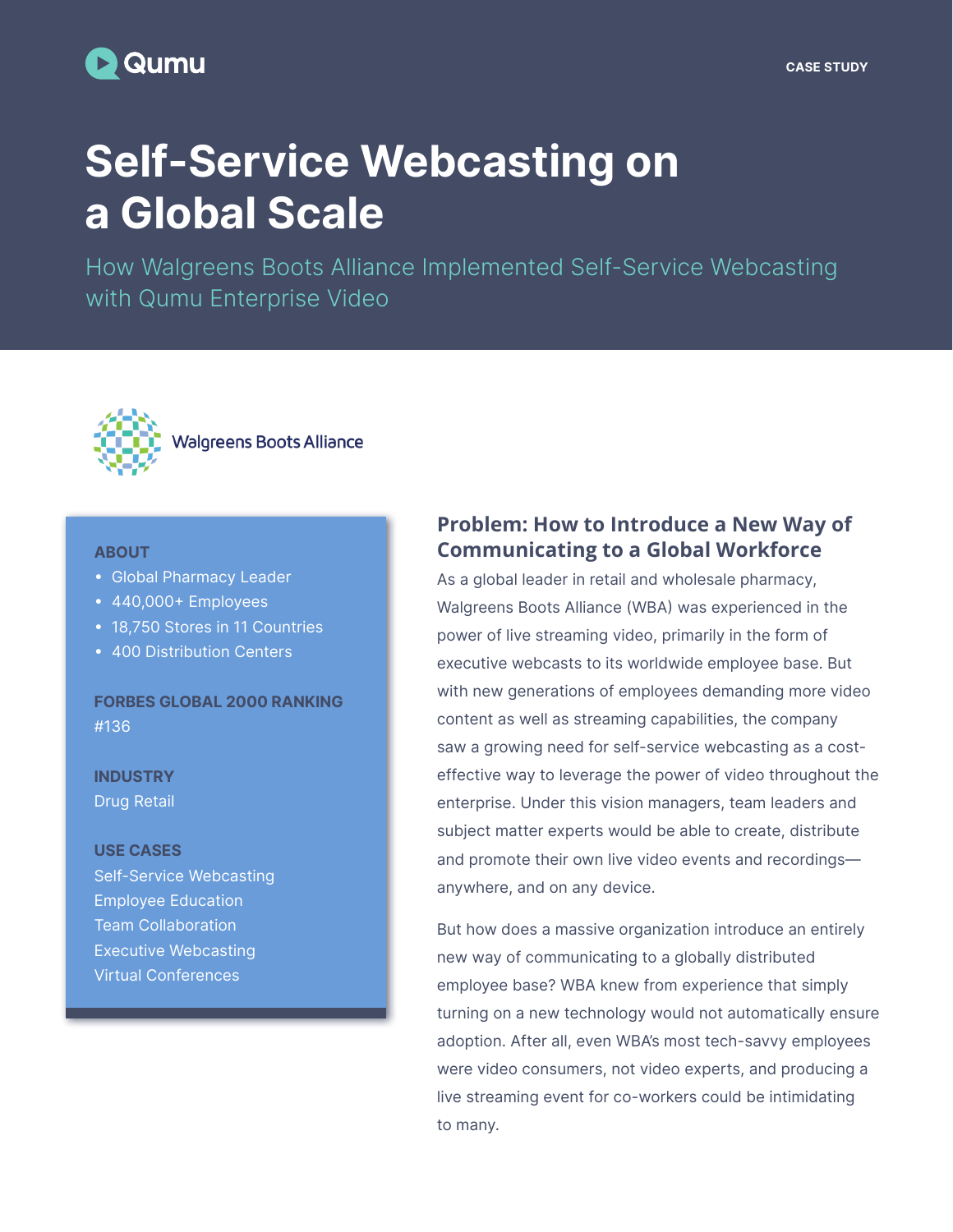"We don't have webcasting support people in Italy or Spain. It was me on a video call, sharing my screen, showing users how to run a webcast in an hour. That's all it took to train someone on how to do this."

Matt Hetherington, Corporate Support Manager

# **The Qumu Solution: Our Self-Service Webcasting Solution**

Building on their existing Qumu Enterprise Video platform, Walgreens Boots Alliance chose to add Qumu's new Self-Service Webcasting solution. This solution provides everything an individual or team needs to produce and promote a webcast, including built-in, easy-to-use tools for broadcasting, recording and editing—plus personalized email and surveys for driving interest and managing registrants.

To ensure a successful rollout, WBA launched the new self-service webcasting capability globally, by creating a collaborative event called GeekFest, the company's first annual virtual technology conference for IT people by IT people. Broadcasting worldwide from three locations—Nottingham, England, Milan, Italy and Zaragoza, Spain—the day-long event consisted of 38 live concurrent presentations on various technology topics. An individual at each location managed and produced their portion of the webcast on a £250 production budget using only a laptop, a webcam and microphone.

In addition to demonstrating to these key internal influencers how easy self-service webcasting can be, the event itself was a huge success with 100% of the

attendees saying they would attend future GeekFest events and 90% wanting more live streaming events.

## **Use Cases**

**Employee Education:** Live webcasts are providing a great way to train retail store staff—WBA's first point of contact with the customer—on new products. For example, a new beauty product can be introduced by the manufacturer and demonstrated to Walgreens store staffers across many locations, bringing the product to market quickly while saving time and travel costs.

Executive Webcasting: The WBA self-service culture includes senior managers as well. Business unit managers and other leaders no longer need studiolevel production support to meet with large globally distributed teams. Any leader can conduct on-thefly updates or professional-level broadcasts to their teams—or the entire company—from any desktop or video meeting room.

Virtual Conferences: The WBA GeekFest demonstrated to the organization that with selfservice webcasting technology, conducting virtual conferences with multiple live speakers from multiple locations can be highly interactive, yet surprisingly low cost and easy to produce.